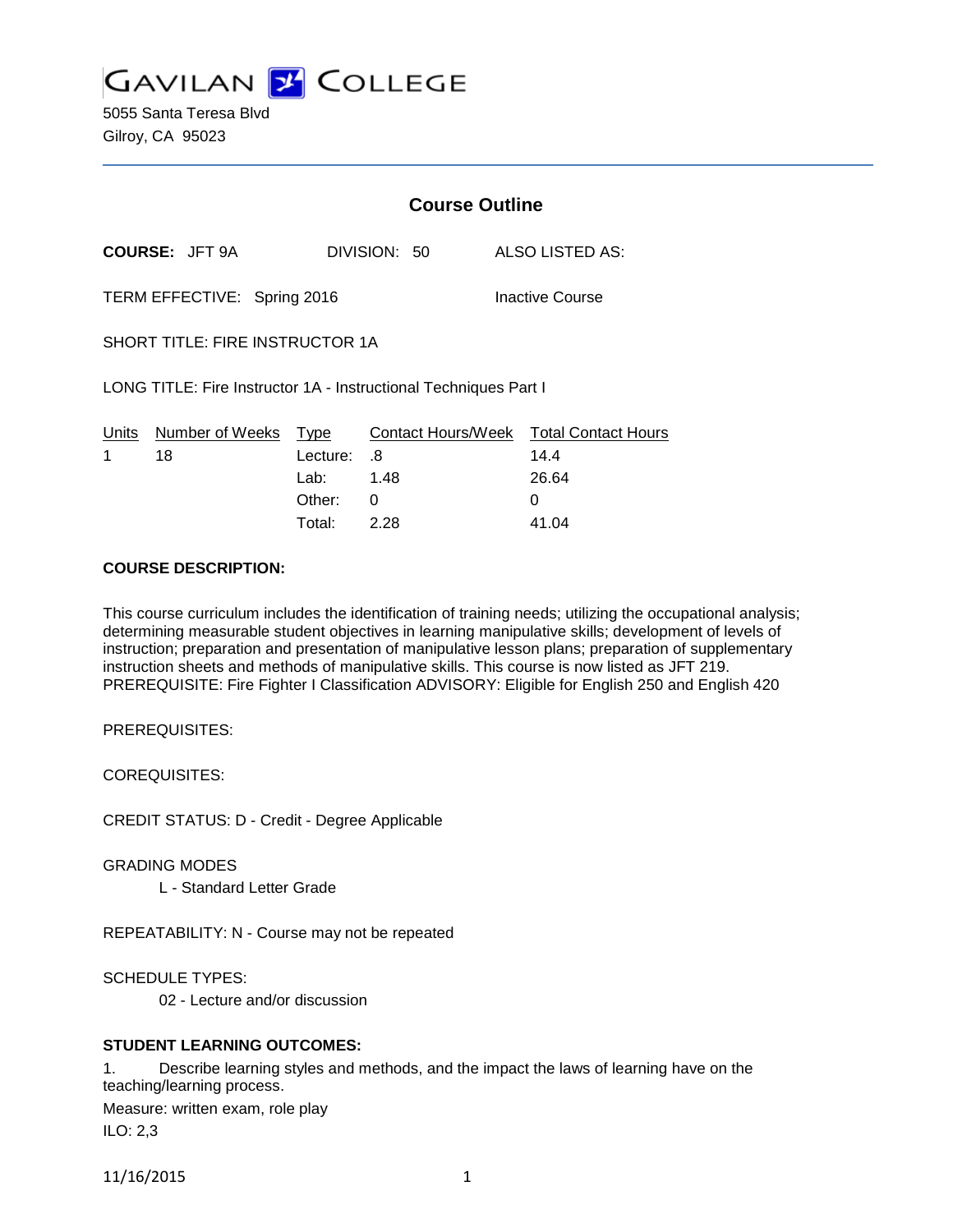2. Identify the instructional materials appropriate for teaching cognitive lessons

Measure: written exam ILO: 2,3

3. Apply principles and learning techniques through teaching demonstrations Measure: role play ILO: 2,3

4. Describe characteristic and demographic factors that affect learning and methods of dealing with disruption from student caused behavior.

Measure: written exam, role play ILO: 2,3

# **CONTENT, STUDENT PERFORMANCE OBJECTIVES, OUT-OF-CLASS ASSIGNMENTS**

Inactive Course: 11/09/2015

This course is now listed as JFT 219.

- I. Orientation and Administration
- A. Introduction
- 1. Instructors and staff self introductions
- 2. Students self introductions
- B. Facilities
- 1. Orientation
- C. Course description
- 1. Class hours
- 2. Workload
- 3. Breaks
- D. Calendar of events
- 1. Adaptation and application of cognitive teaching materials
- 2. Teaching demonstrations by each student
- 3. Student evaluations
- E. Course requirements
- 1. Attendance
- 2. Class and group participation

STUDENT PERFORMANCE OBJECTIVES (SPO): Students will identify course requirements

OUT-OF-CLASS ASSIGNMENTS: Reading assignment

- II. Instructional Methodology, Adaptation, and Delivery
- A. Fire and emergency services instruction as it relates to cognitive Training
- 1. Reasons for instructor training
- 2. Fire instructor roles and obligations
- 3. Fire instructor characteristics and traits
- 4. Group activity- instructor characteristics and traits
- B. Principles of Learning
- 1. Learning Theories
- 2. Characteristics of Pedagogy and androgogy
- 3. Domains of Learning
	- a. Cognitive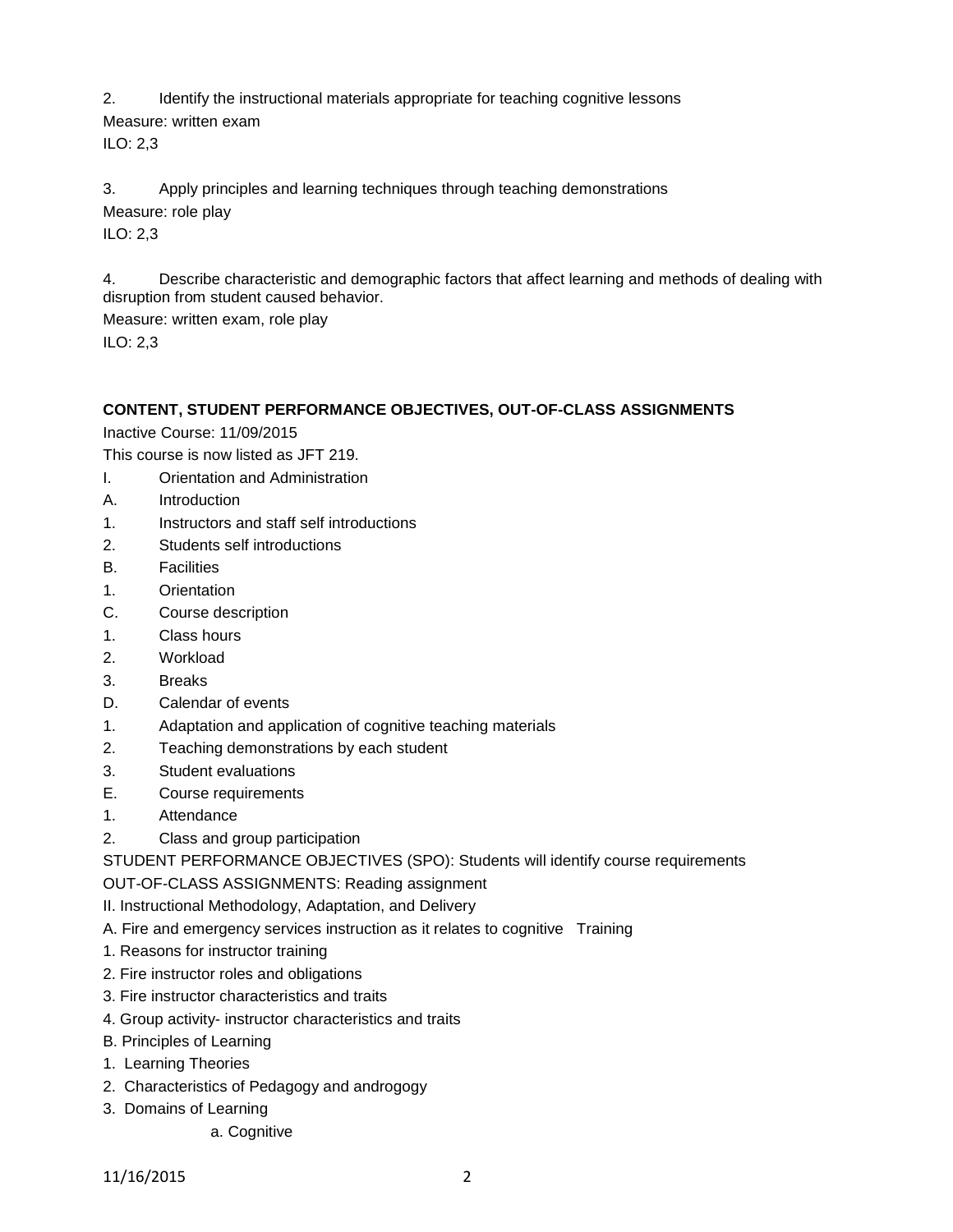## b. Psychomotor

c. Affective

- 4. Learning Styles and methods
- 5. Characteristics of the Laws of Learning
- 6. Student Motivation
- 7. Theories of Learning and remembering
- 8. Factors that affect Learning
- 9. Approaches to Teaching and student assessment
- C. Defining levels of instruction
- 1. Levels of instruction (Learning)
	- a. Level I- basic knowledge
		- b. Level II- competent
		- c. Level III- highly proficient
- 2. Basic knowledge
- 3. Competent
	- a. student applies learned knowledge and skills
- 4. Highly Proficient
	- a. Student is able to apply knowledge and skills from course to new
- situations and problems
- D. Components of Learning Objectives
	- 1. Terminology
	- 2. Student Behavioral Objectives
	- 3. Components of Learning Objectives

E. Employing the four-step method of instruction as it relates to cognitive

training

- 1.The four step method of instruction
	- a. preparation
	- b. presentation
	- c. application
	- d. evaluation
- F. Assembling and review instructional materials as to cognitive training
	- 1. Assembling instructional materials
		- a. lesson plan
		- b. ancillary components
		- c. audiovisual training aids
	- 2. Reviewing the lesson plan
	- 3. Reviewing Ancillary components
	- 4. Reviewing Audiovisual Training Aids
- G. Adapting Cognitive Lesson Materials
	- 1. Reasons for Adapting Cognitive Lesson Materials
- a. Ensure complete coverage
- b. Address specific audiences
	- 2. General considerations
- a. Reformat as needed
	- 3. Adapting Cognitive Lesson Materials
- a. Evaluate level of instruction
- b. Evaluate the authority
- c. Create a foundation for learning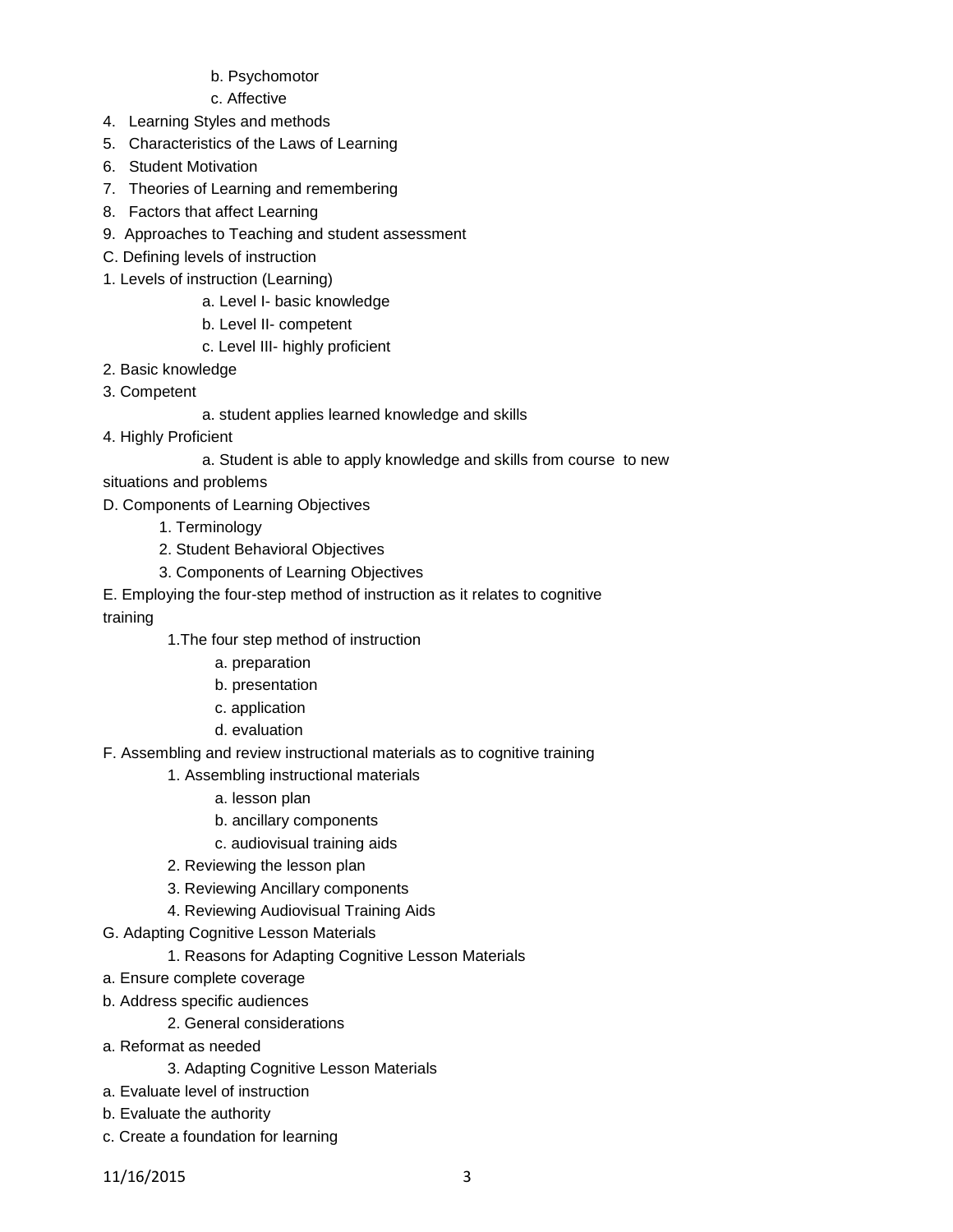### e. Evaluate Presentation

- 4. Group assignments
	- a. review and adapt lesson plan
	- b. Homework assignment- adapting a cognitive lesson plan
- H. Legal and Ethical Considerations as they relate to cognitive training
	- 1. Legal considerations and their effect on the instructor
	- 2. Legal terminology
- a. Code
- b. Regulation
- c. Standards
	- 3. Applicable U.S. Legislative Laws
	- 4. State and local government laws
	- 5. Training and attendance records
- a. Clerical Purposes
- b. Liability Purposes
	- 6. Legal Liability
	- 7. Copyright
	- 8. Student rights
	- 9. Instructor ethics
- I. Methods of Instructional Delivery
	- 1. Types of Instructional Delivery
- a. Instructor-led training
- b. Technology-based training
- J. Presentation techniques for cognitive training
	- 1. Presentation techniques components
		- a. preparation
		- b. oral communication skills
		- c. nonverbal communication skills
	- 2. Presentation preparation
	- 3. Oral Communication
	- 4. Non Verbal communication
- L. Selecting and Using Audiovisual Training Aids and Devices
	- 1. Introduction to Audiovisual Media Equipment
	- 2. Benefits to Audiovisual Media Equipment
- a. Enhance student's understanding
- b. Clarify, prove or emphasize a key point
- M. Effective interpersonal communication
	- 1. Elements
- a. Characteristics
- b. Six Basic Elements

3. Purposes

- a. Learning
- b. Relating
	- 4. Verbal Component
	- 6. Nonverbal Communications Skills
- a. Eye contact
- b. Facial Expression
- c. Gestures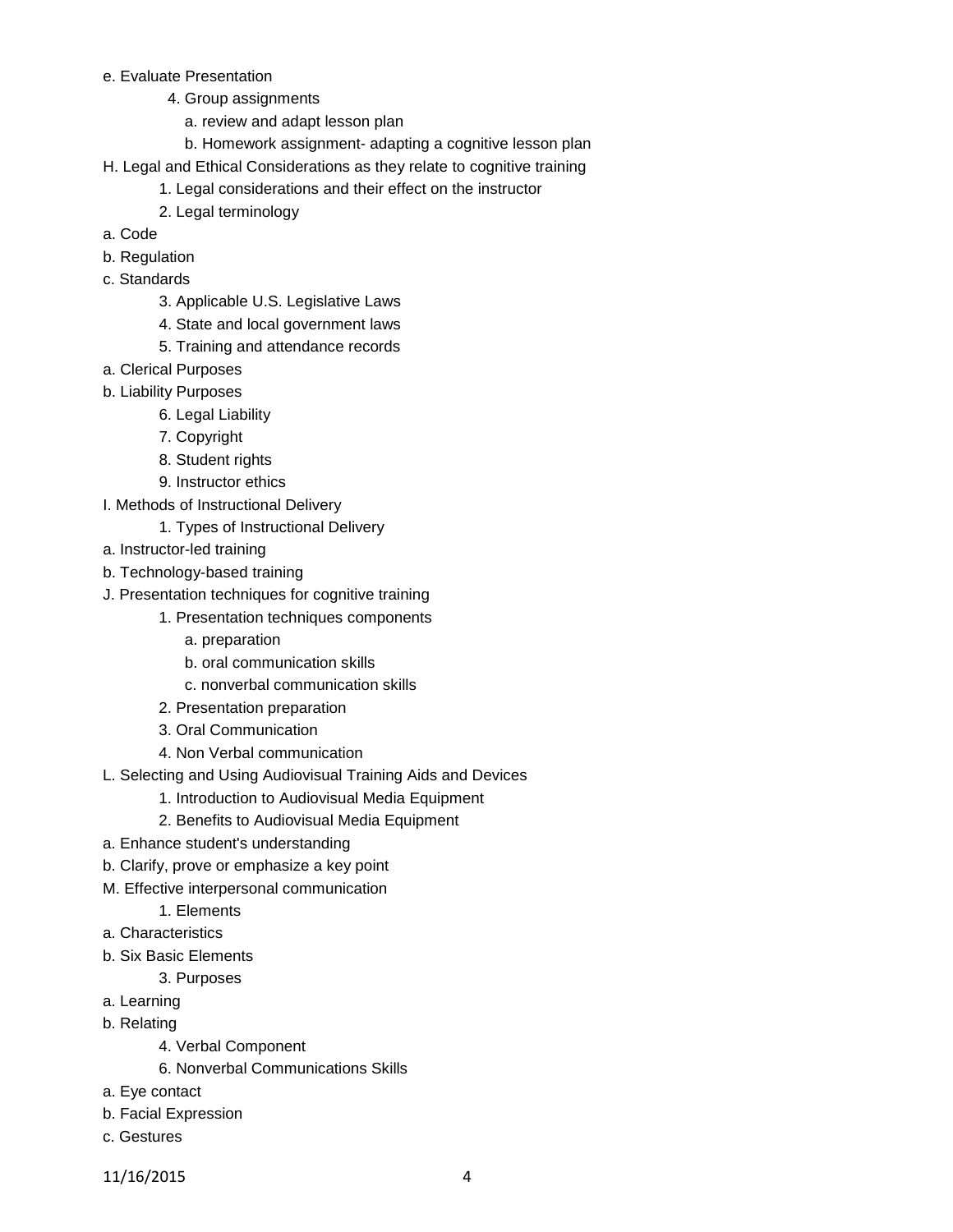### 7. Components of Listening

- a. Attending
- b. Understanding
- c. Paraphrasing
- d. Remembering
- N. Student attitudes and behaviors
	- 1. Student characteristics that affect learning
- a. Life experiences
- b. Motivation
	- 2. Demographic factors
- a. Age
- b. Culture
- c. Educational Background
	- 3. Students as individuals
	- 4. Student Behavioral Management
- O. Procedures used for evaluating student instructor teaching demonstrations
	- 1. Student Instructor Evaluations
	- 2. Evaluation Procedures
	- 3. Introduction to and Administration of Oral and Written tests
		- a. Written Tests
		- b. Types of Written Tests
		- c. Oral Tests
		- d. Test Administration
		- e. Student Progress and Feedback
	- 1. Feedback
- a. formal
- b. Informal
- 2. Positive Feedback
- 3. Negative Feedback

SPO: Student will describe the selection, use, and maintenance of audiovisual training aids and devices used in instructor-led training.

OUT-OF-CLASS ASSIGNMENTS: Adapting a cognitive lesson plan

III. Student Instructor Teaching Demonstrations

- a. Two each student teaching demonstrations
	- 1. Cognitive
- b. Evaluated by other students
	- 1. One Primary
	- 2. One Secondary
- c. test development
	- 1. Formative

SPO: Students will participate in teaching scenarios.

# **METHODS OF INSTRUCTION:**

Lecture, discussion and demonstrations will serve as the medium of instruction. Regular assignments will be made for out-of-class study and research. Individual guidance will be provided as required.

# **METHODS OF EVALUATION:**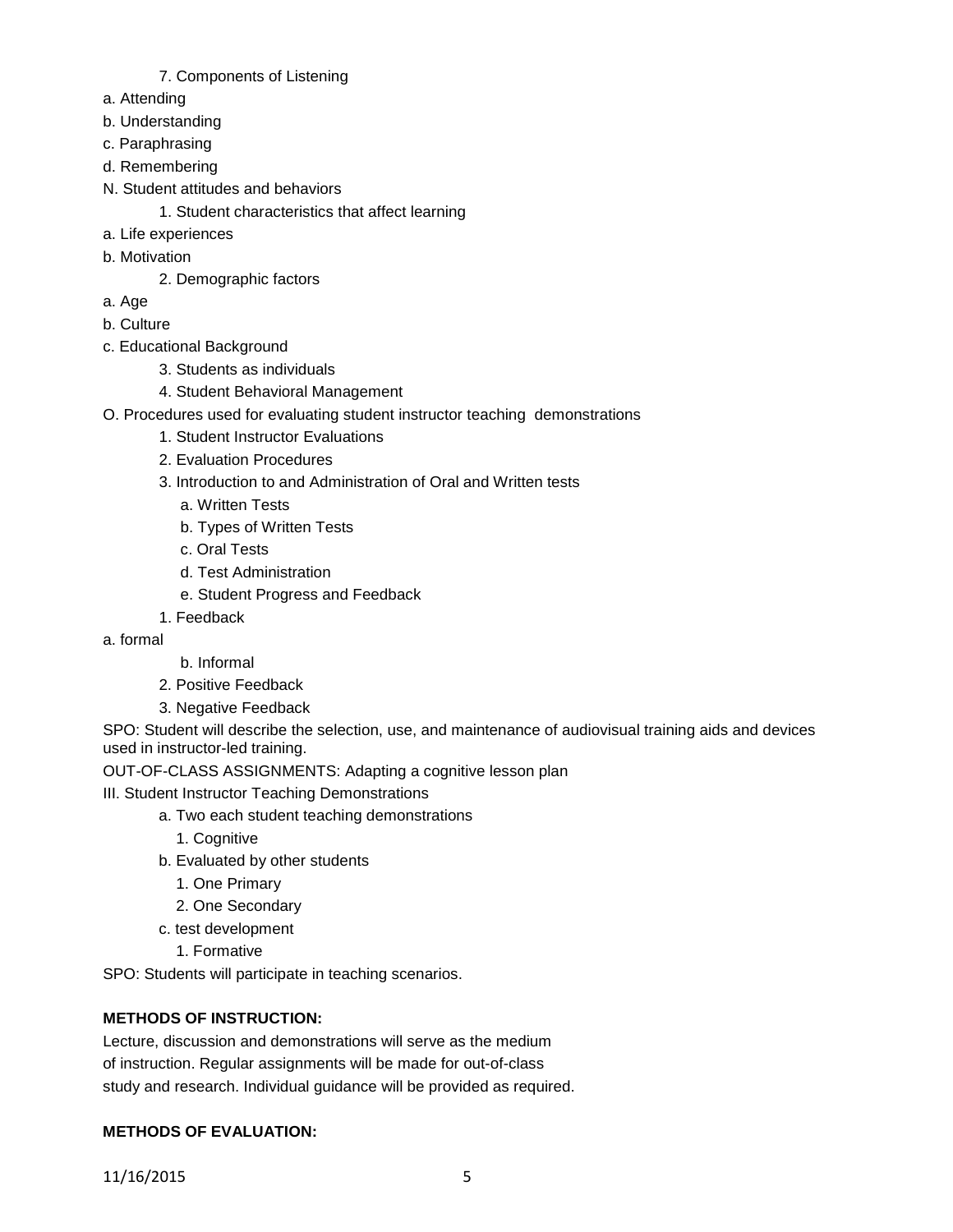CATEGORY 1 - The types of writing assignments required: Percent range of total grade: 20 % to 25 % Reading Reports CATEGORY 2 -The problem-solving assignments required: Percent range of total grade: 25 % to 35 % Other: class scenarios and role playing

CATEGORY 3 -The types of skill demonstrations required: Percent range of total grade: 30 % to 50 % Class Performance/s

Performance Exams

CATEGORY 4 - The types of objective examinations used in the course: Percent range of total grade: 20 % to 30 % Other: Skills demonstration

## **REPRESENTATIVE TEXTBOOKS:**

Recommended: Cal Fire, Training Instructor 1A, State Fire Training, 2010

### **ARTICULATION and CERTIFICATE INFORMATION**

Associate Degree: CSU GE: IGETC: CSU TRANSFER: Transferable CSU, effective 199870 UC TRANSFER: Not Transferable

#### **SUPPLEMENTAL DATA:**

Basic Skills: N Classification: Y Noncredit Category: Y Cooperative Education: Program Status: 1 Program Applicable Special Class Status: N CAN: CAN Sequence: CSU Crosswalk Course Department: JFT CSU Crosswalk Course Number: 9A Prior to College Level: Y Non Credit Enhanced Funding: N Funding Agency Code: Y In-Service: N